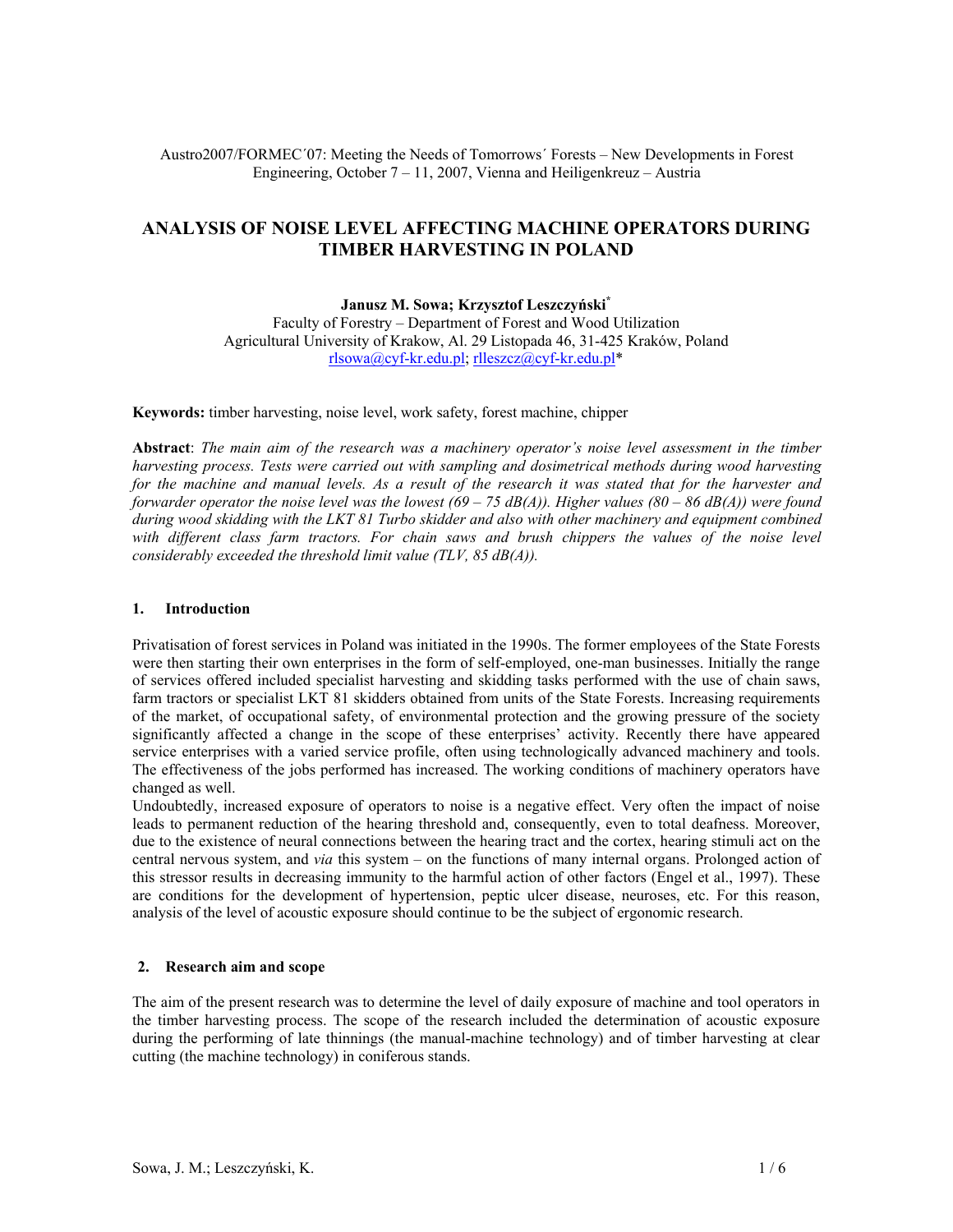#### **3. Methods**

Measurements were taken using the direct method according to the instructions of the Polish Standard PN-ISO 1999: 2000 with the use of the Sonopan DM-50 noise dosimeter. The intensity of noise in the forwarder or harvester cabin was determined by means of the Brüel & Kjaer sonometer, type 2230, using the sampling method consisting in recording the values at equal time intervals. The microphone of the measurement apparatus was placed 10 cm away from the operator's right ear. The data obtained allowed for calculating the value of the equal sound level  $L_{A,eq,Te}$  (formulas 1 and 2).

$$
L_{A,eq,Te} = 10 \log \left[ \frac{1}{T_e} \int_{t_1}^{t_2} \frac{p_A^2(t)}{p_0^2} dt \right]
$$
 dB(A) (1)  

$$
L_{A,eq,T_e} = 10 \log \left[ \frac{1}{T_e} \sum_{i=1}^{n} \left( T_i * 10^{0,1L_{A,eq,T_i}} \right) \right]
$$
 dB(A) (2)

Where:  $T_e = t_2 - t_1$  – measurement time;  $p_A(t)$  – temporary value of acoustic pressure corrected according to the characteristics of frequency A in *Pa*;  $p_0^2$  – value of pressure of reference equal to 20  $\mu$ Pa;  $L_{Ai}$  – equivalent noise level present in a time period  $T_i$ , dB(A);  $T_i$  – period of action of noise  $L_{Ai}$ , s

In further computations, the daily exposure to noise  $L_{EX,8h}$  (formula 3) was determined. The period of the action of noise on the operator was determined on the basis of chronometric research.

$$
L_{EX,8h} = L_{A,Te} + 10\log \frac{T_e}{8h}
$$
 dB(A) (3)

#### **4. Research results and discussion**

The research conducted allowed for the conclusion that the lowest values of the level of daily exposure occurred during timber harvesting by means of multifunctional machines (TJ 1270B, TJ 1010B) and halfsuspended logging by means of the LKT 81 skidder (Table 1). The values of  $L_{AEX,8h}$  ranged between 68 and 79  $dB(A)$ . Acoustic stimuli below 80  $dB(A)$  on these sites indicate a lack of the harmful effect of noise on the hearing organs (Engel et al., 1997). Still, it must be remembered that during the operation of the LKT 81 Turbo skidder with the operator's cabin open the noise exceeds the admissible value of 85 dB(A) (Sowa and Leszczyński, 1999).

The highest value which exceeded the admissible level of daily exposure to noise was noted for chain saw operators (Table 1). The *LAEX,8h* values obtained reached even 100 dB(A). The differentiation of the level of daily exposure observed is due to e.g. the period of exposure to noise  $T_e$ , conditioned by the technology applied and by the adopted organizational solutions. This fact is confirmed by the case of an operator's individual work, where a relatively low value of the equivalent level of noise  $L_{AeqTe}$  = 91 dB(A) was noted and the daily exposure level calculated did not exceed 90 dB(A) for the actual exposure period of 3.8 h. The highest value of the equivalent level of noise  $L_{AeqTe} = 104$  dB(A) was noted for the operators of the Multi FKS cable winch powered by the 4.8 kW chain saw engine. However, due to the shortest period of exposure to noise (1.5 h), the value of the daily exposure level fell to 96.5 dB(A).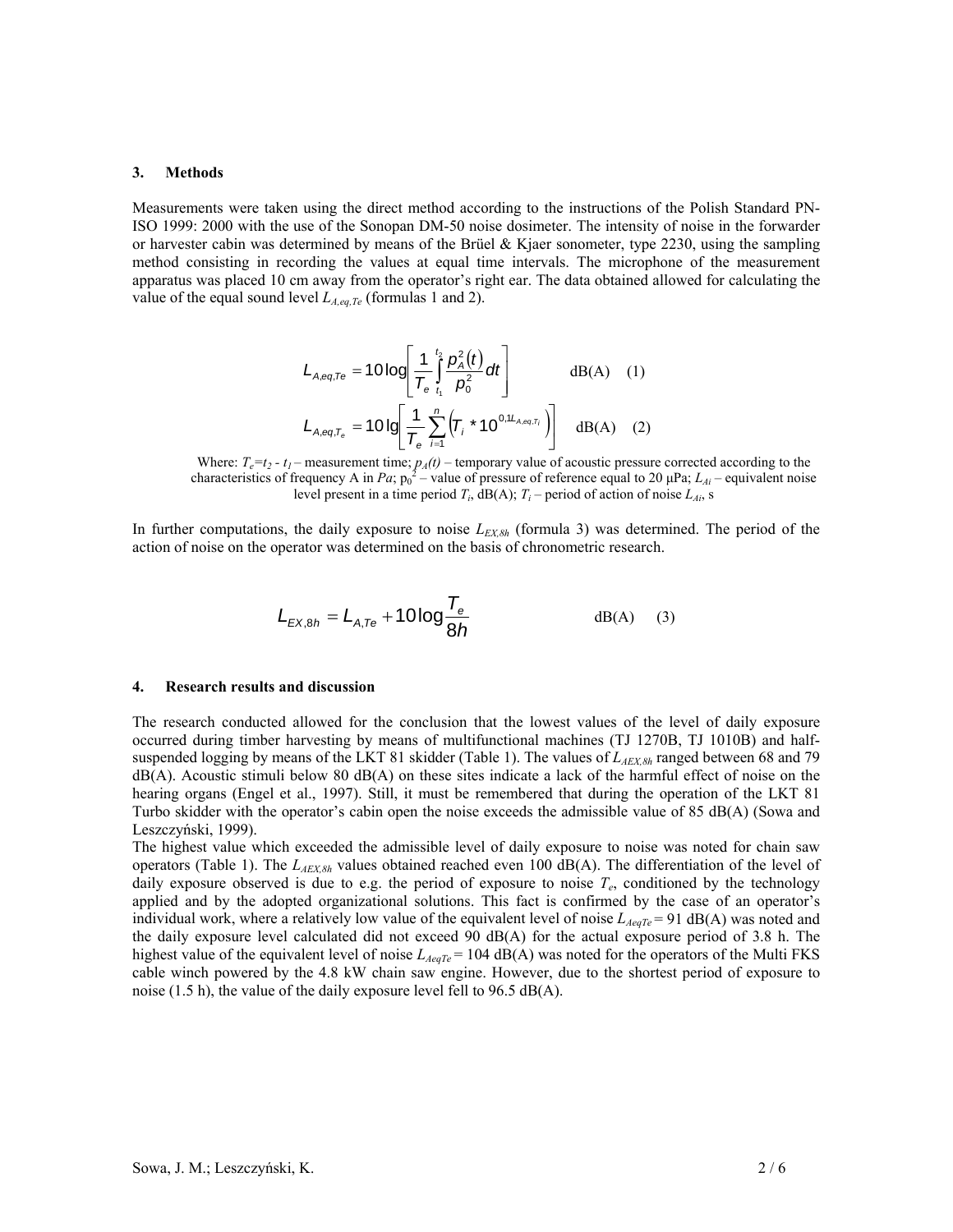The results of the assessment of acoustic threat to saw operators cooperating with Niab 5-15 processor operators are also worth noting. In comparison with the traditional technology (individual felling done by saw operators), a higher risk was noted for chain saw operators, which is due to a considerably longer period of exposure to noise (6.4 h). Significant acoustic threat occurs also during the use of the Bandit 1890 HD brush chipper.

| <b>Position</b>                                                                  | $L_{Aeq}$<br>dB(A) | $T_e$<br>h | $L_{EX,8h}$<br>dB(A) |
|----------------------------------------------------------------------------------|--------------------|------------|----------------------|
| TJ 1270B harvester $(123 \text{ kW})$                                            | 69.00              |            | 68,4                 |
| TJ 1010B forwarder (82 kW)                                                       | 75,00              | 5,2        | 73,1                 |
| LKT 81 Turbo skidder (72 kW)                                                     | 80,01              | 6.8        | 79,3                 |
| Niab 5-15 processor aggregated with Belarus MTZ 100 tractor<br>$(75 \text{ kW})$ | 84,9               | 6,4        | 83,9                 |
| Pronar 1025A tractor (78 kW) with Fransgard V6500 winch                          | 85,67              | 5,6        | 84,1                 |
| Hq $357xp$ saw operator $(3,2 kW)$ , individual work                             | 91,01              | 3,8        | 87,8                 |
| Bandit 1890 HD brush chipper (150 kW)                                            | 98,68              | 3,7        | 95,3                 |
| Multi FKS cable winch (4,8 kW)                                                   | 103,76             | 1,5        | 96,5                 |
| Hq 357xp saw operator (3,2 kW), technology with Multi FKS<br>cable winch         | 101,59             | 2.6        | 96,7                 |
| Hq $357xp$ saw operator $(3,2 kW)$ , technology with processor                   | 100,91             | 6,4        | 99,9                 |

**Table 1: Level of daily exposure to noise for forest machine operators** 

In order to show the differentiation of acoustic threat to operators, the cumulated exposure time was presented in Figure 1 in ranges of sound intensity. The longest period of exposure to the noise of over 85 dB(A), amounting to 80% of operation time, was noted during the work of the Bandit 1890 HD brush chipper. For the chain saw operator, the period of exposure to the noise exceeding the admissible value was differentiated depending on the work technology and ranged from about 42% for individual work to 60% in the technology using the Multi FKS cable winch.

The data obtained was complemented with the values of daily exposure which occurred in forest work, obtained by other authors. Analysis of Figure 2 shows that the greatest acoustic threat in forestry is connected with the use of manual mechanical tools. Exceeding the value of admissible noise occurs also in the case of chipping timber by means of chippers, logging by means of the yarder, the Mi-8 helicopter and the Vimek forwarder.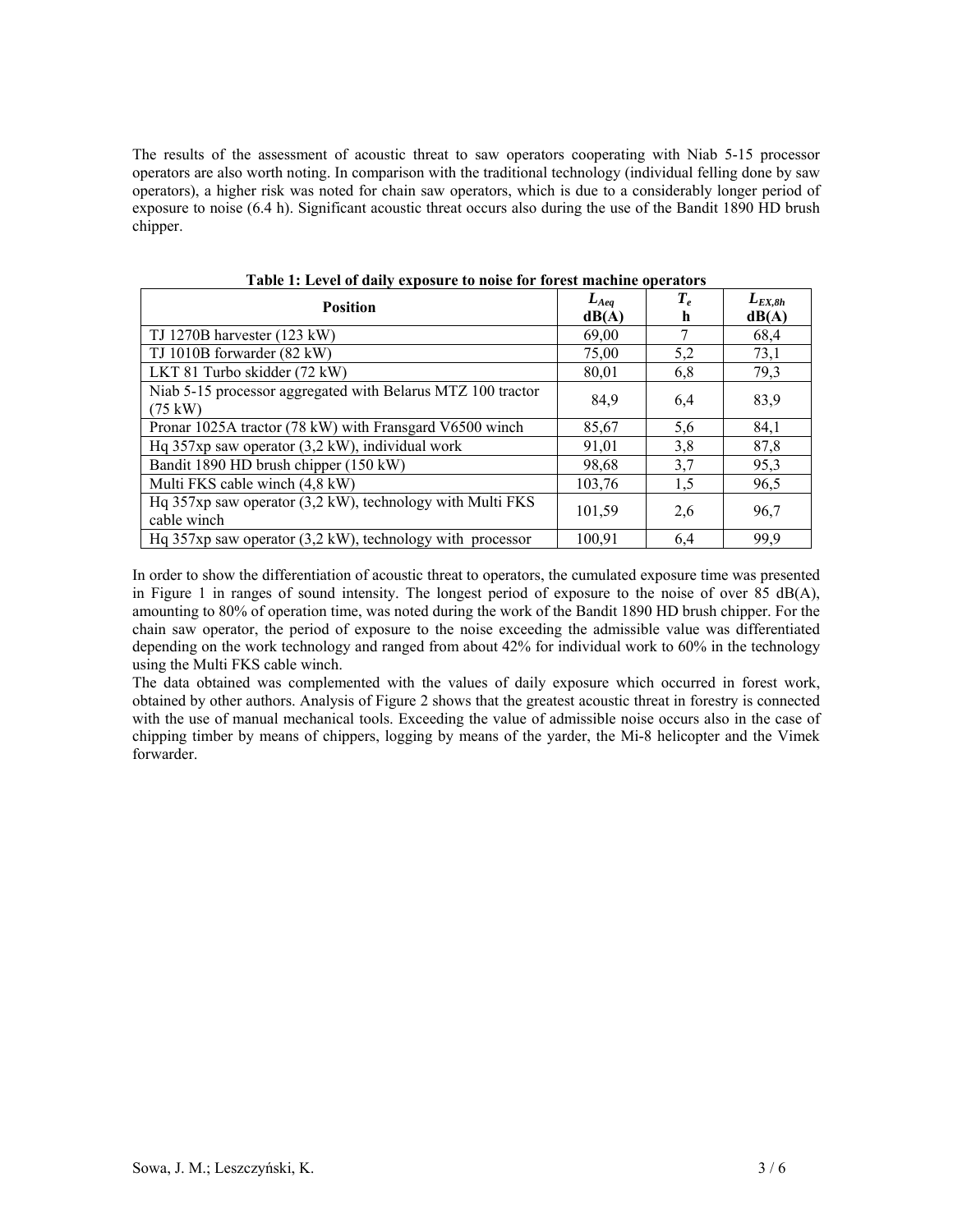

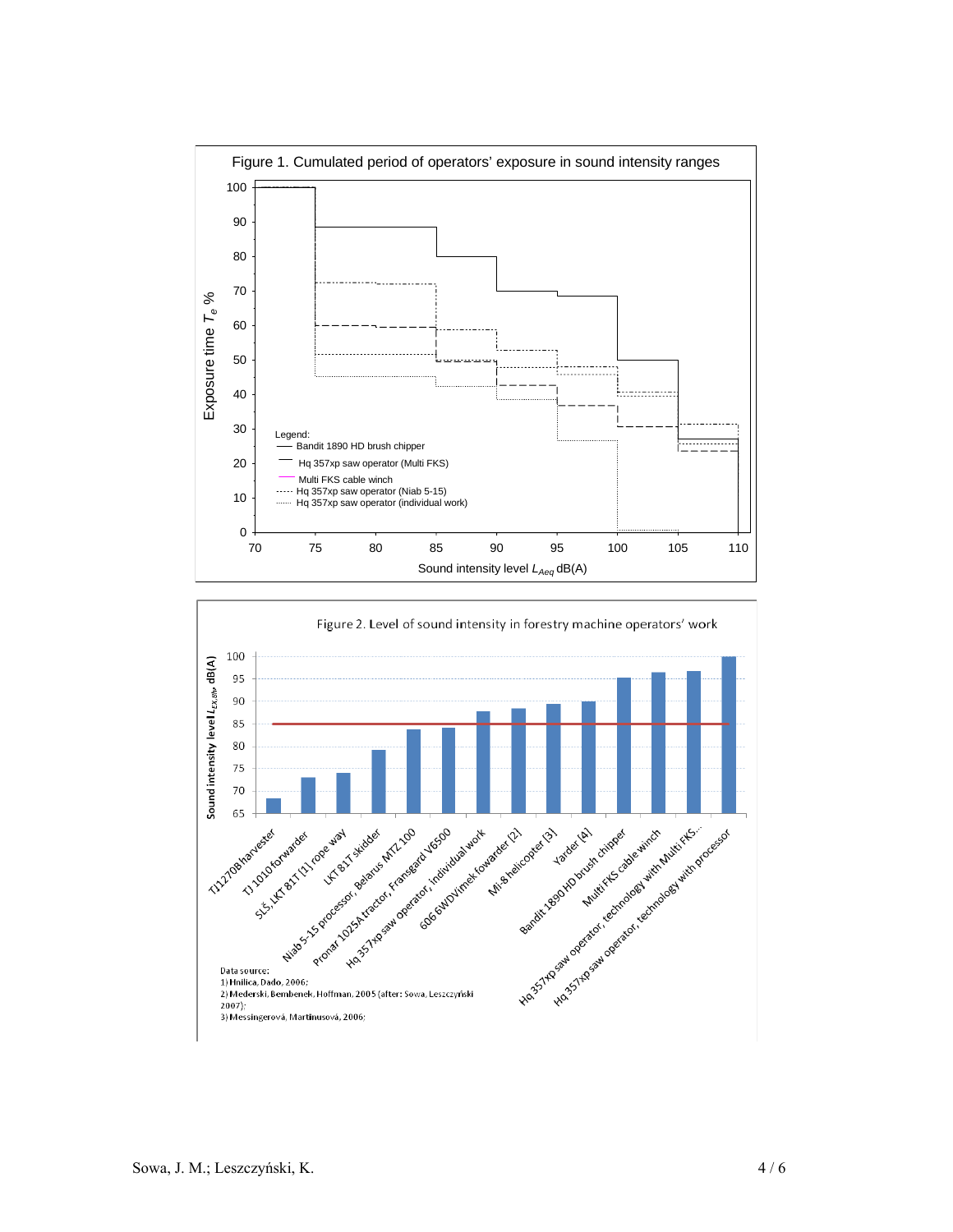The risk of the hearing impairment defined in the Polish Standard PN-ISO 1999: 2000 for a 50-year-old man with 30-year exposure to noise on the level of 95-100 dB is about 50%. An effective way of counteracting the negative impact of noise is to apply selective hearing protection adapted to the acoustic characteristics of the working environment (Augustyńska and Zawieski, 1999). On the basis of the formula elaborated by Else, Cempel (1989) notes that even if the periods of not using the protection are brief, its nominal effectiveness decreases. Calculations done by the authors indicate that, in the case of a saw operator equipped with the H7P3 hearing protector capable of noise reduction by 20 dB, not using protection for a period of 15 minutes results in the total noise value exceeding the admissible level (Sowa and Leszczyński, 2005).

For the operators of tractors aggregated with specialized equipment and the operators of multifunctional machines, exceeding the admissible noise value of 85 dB(A) was not noted. However, due to a frequent occurrence of more than one harmful factor in the analysed forest jobs, the national and international standards recommend lowering the admissible noise value to 80 dB(A) and shortening the working time. A decrease of the admissible value by 5 dB means that in most forest jobs the negative impact of noise must be taken into consideration.

# **5. Conclusions**

- 1. The lowest level of daily exposure to noise was noted for machine timber harvesting by means of the TJ 1270B harvester and logging by means of the TJ 1010B forwarder. The  $L_{EX8h}$  values amounted to, respectively, 68 and 73  $dB(A)$ .
- 2. During the logging by means of the LKT 81 T skidder, the daily noise exposure level did not exceed 80  $dB(A)$ .
- 3. In the case of the work of the Niab 5-15 processor aggregated with the Belarus MTZ 100 tractor and logging by means of the Pronar 1025A tractor equipped with the Fransgard V6500 cable winch, the level of daily exposure to noise did not exceed the admissible value of 85  $\overline{d}B(A)$ . However, the noise values of over 80 dB(A), which were noted, may negatively affect the operator's hearing.
- 4. The highest daily exposure level *LAEX8h*=100 dB(A) was noted for the chain saw with a processor, which is due to a longer exposure period.
- 5. The differentiation of acoustic threat which occurred in a group of workers who used manual tools (the chain saw) results from the work technologies applied and from the organizational solutions adopted.
- 6. The differentiation of the noise threat to operators, which is related to the level of work mechanization, should serve as a recommendation of more common application of machine technologies of timber harvesting in Poland. Apart from definitely higher work efficiency, their advantage is a much lower acoustic threat to operators.

## **6. References**

Augustyńska, D. and Zawieski, W. (1999) *Ochrona przed hałasem i drganiami w środowisku pracy*. Prac. zbior. CIOP, Warszawa.

Cempel, Cz. (1989) *Wibroakustyka stosowana*, PWN, Warszawa.

Engel, Z. Augustyńska, D. Makarewicz G and. Zawieska, W. M. (1997) *Hałas*, Bezpieczeństwo pracy i ergonomia. T. 1, red. nauk. Danuta Koradecka, CIOP, Warszawa, 373-394.

Hnilica, R. and Dado, M. (2006).. "Posúdenie expozície hluku obsluhy LKTR 81 T adaptovaného lanovkovou nadstavbou sls podľa nariadenia vlády č. 115/2006 Z. z*.", Perspektívy vývoja ťažbovo-dopravného procesu a využitia biomasy v lesnom hospodárstve*, Lesnicka Fakulta Technicka Univerzita Zvolen, 79-84.